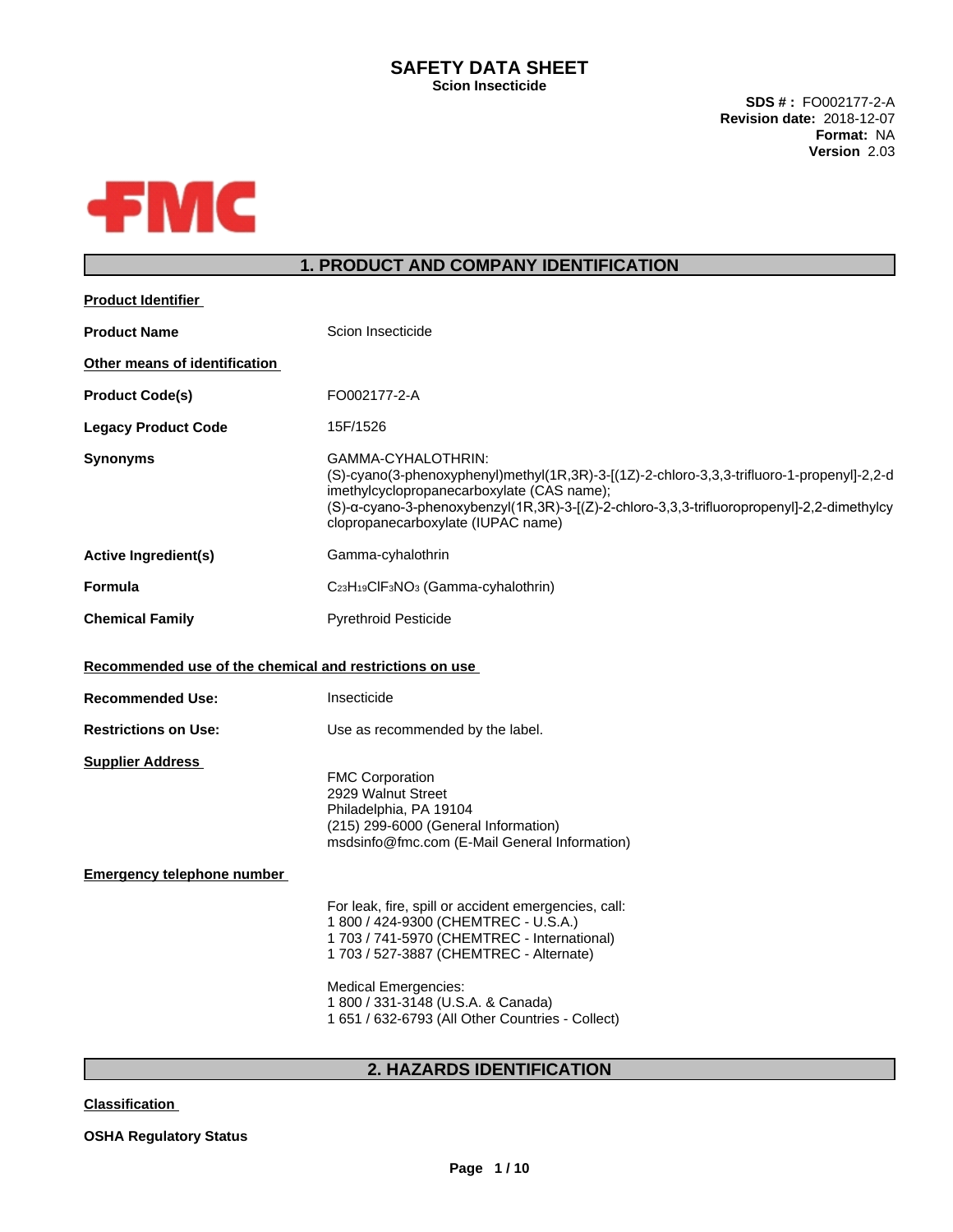This material is considered hazardous by the OSHA Hazard Communication Standard (29 CFR 1910.1200)

| (Dusts/Mists)<br>Acute toxicity<br>Inhalation | "ategor      |
|-----------------------------------------------|--------------|
| Serious eye damage/eye irritation             | Category     |
| Skin<br>sensitization ۱                       | В<br>"ategor |

#### **GHS Label elements, including precautionary statements**

#### **EMERGENCY OVERVIEW**

#### **Warning**

#### **Hazard Statements**

- H317 May cause an allergic skin reaction H320 - Causes eye irritation
- H332 Harmful if inhaled
- H410 Very toxic to aquatic life with long lasting effects



#### **Precautionary Statements - Prevention**

- P261 Avoid breathing dust/fume/gas/mist/vapors/spray
- P271 Use only outdoors or in a well-ventilated area
- P264 Wash face, hands and any exposed skin thoroughly after handling
- P272 Contaminated work clothing should not be allowed out of the workplace
- P280 Wear protective gloves/protective clothing/eye protection/face protection

#### **Precautionary Statements - Response**

P308 + P313 - If exposed or concerned: Get medical advice/attention

P305 + P351 + P338 - IF IN EYES: Rinse cautiously with water forseveral minutes. Remove contact lenses, if present and easy to do. Continue rinsing

P337 + P313 - If eye irritation persists: Get medical advice/ attention

P302 + P352 - IF ON SKIN: Wash with plenty of water and soap

P333 + P313 - If skin irritation or rash occurs: Get medical advice/attention

P363 - Wash contaminated clothing before reuse

P304 + P340 - IF INHALED: Remove person to fresh air and keep comfortable for breathing

P312 - Call a POISON CENTER or doctor if you feel unwell

#### **Precautionary Statements - Storage**

P405 - Store locked up

P403 + P233 - Store in a well-ventilated place. Keep container tightly closed

#### **Precautionary Statements - Disposal**

P501 - Dispose of contents/container according to label directions

#### **Hazards not otherwise classified (HNOC)**

No hazards not otherwise classified were identified.

#### **Other Information**

Very toxic to aquatic life with long lasting effects.

#### **3. COMPOSITION/INFORMATION ON INGREDIENTS**

**Chemical Family Pyrethroid Pesticide.**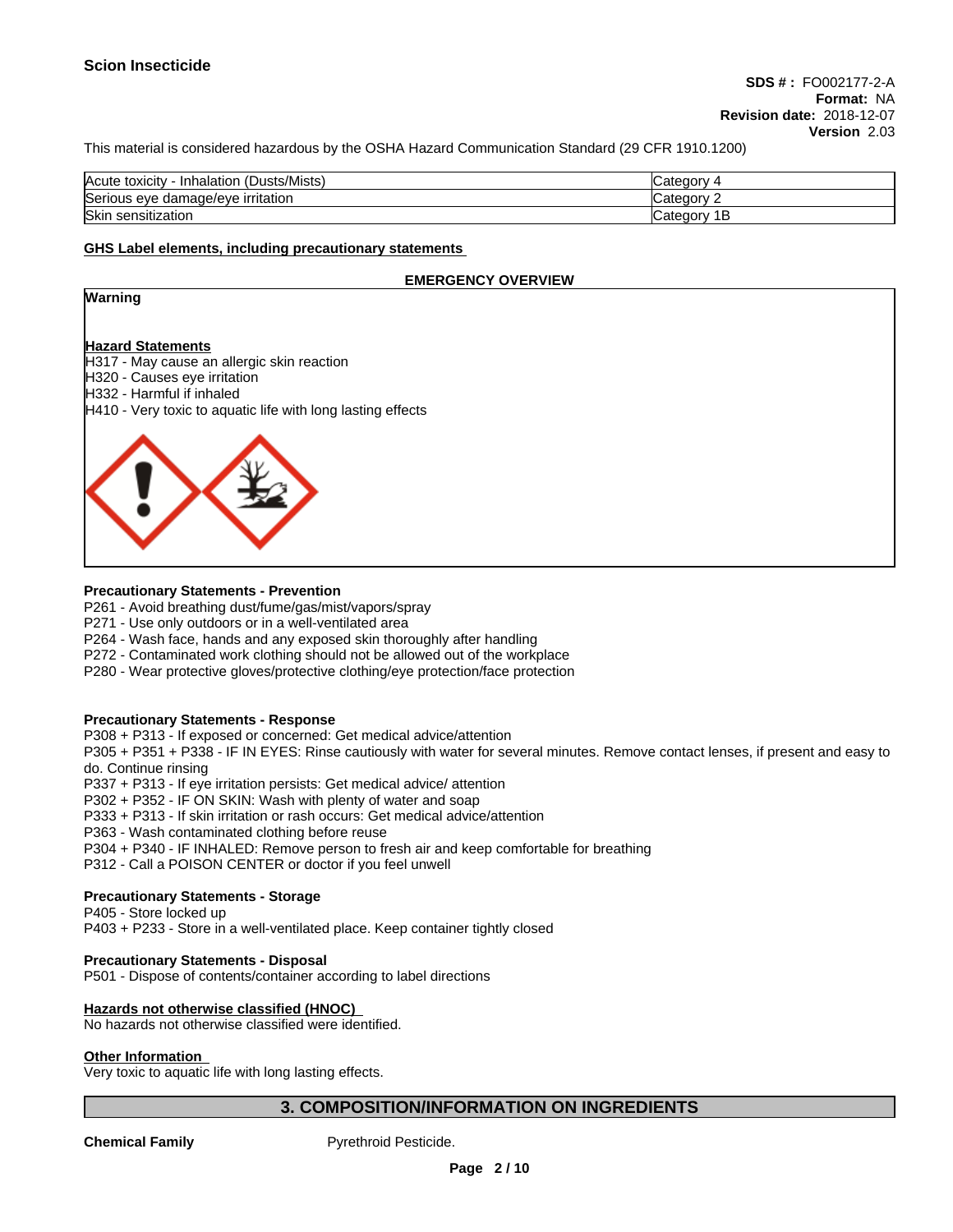| Chemical name                       | <b>CAS-No</b>  | Weight % |
|-------------------------------------|----------------|----------|
| Gamma-cyhalothrin                   | 76703-62-3     |          |
| Naphtha (petroleum), heavy aromatic | 64742-94-5     | -0       |
| Ethylendiamine                      | $107 - 15 - 3$ |          |
| Microcrystalline cellulose          | 9004-34-6      |          |

Synonyms are provided in Section 1.

|                                                                                                            | <b>4. FIRST AID MEASURES</b>                                                                                                                                                                                                                                                                                                |  |  |
|------------------------------------------------------------------------------------------------------------|-----------------------------------------------------------------------------------------------------------------------------------------------------------------------------------------------------------------------------------------------------------------------------------------------------------------------------|--|--|
| <b>Eye Contact</b>                                                                                         | Hold eyes open and rinse slowly and gently with water for 15 to 20 minutes. Remove<br>contact lenses, if present, after the first 5 minutes, then continue rinsing eye. Call a poison<br>control center or doctor for further treatment advice.                                                                             |  |  |
| <b>Skin Contact</b>                                                                                        | Remove contaminated clothing and shoes. Do not start with flushing with water, but wipe off<br>with dry cloth or using talcum powder, followed by washing with water and soap. Thereafter<br>apply vitamin E cream or fatty skin care oil or cream. Call a poison control center or doctor<br>for further treatment advice. |  |  |
| <b>Inhalation</b>                                                                                          | Move to fresh air. Remove from exposure, lie down. Call a poison control center or doctor<br>for further treatment advice. If person is not breathing, call 911 or an ambulance, then give<br>artificial respiration, preferably mouth-to-mouth if possible.                                                                |  |  |
| Ingestion                                                                                                  | Call a poison control center or doctor immediately for treatment advice. Do not induce<br>vomiting unless told to do so by a poison control center or doctor. Do not give any liquid to<br>the person. Do not give anything by mouth to an unconscious person.                                                              |  |  |
| Most important symptoms and<br>effects, both acute and delayed                                             | Gamma-cyhalothrin can cause feelings of burning, tingling or numbness in exposed areas<br>(paraesthesia).                                                                                                                                                                                                                   |  |  |
| Indication of immediate medical<br>attention and special treatment<br>needed, if necessary                 | Induced vomiting as first aid for this substance may result in increased risk of chemical<br>pneumonia or pulmonary edema caused by aspiration of the hydrocarbon solvent. Vomiting<br>should be induced only under professional supervision.                                                                               |  |  |
|                                                                                                            | <b>5. FIRE-FIGHTING MEASURES</b>                                                                                                                                                                                                                                                                                            |  |  |
| <b>Suitable Extinguishing Media</b>                                                                        | Dry chemical, Carbon dioxide (CO2), Water spray, Foam. Avoid heavy hose streams.                                                                                                                                                                                                                                            |  |  |
| <b>Specific Hazards Arising from the</b><br>Chemical                                                       | None known                                                                                                                                                                                                                                                                                                                  |  |  |
| <b>Hazardous Combustion Products</b>                                                                       | The essential breakdown products are volatile, toxic, irritant and inflammable compounds<br>such as. Hydrogen chloride, Hydrogen fluoride, Hydrogen cyanide, Carbon monoxide,<br>Carbon dioxide (CO <sub>2</sub> ), Nitrogen oxides (NOx), various chlorinated and fluorinated organic<br>compounds.                        |  |  |
| <b>Explosion data</b><br><b>Sensitivity to Mechanical Impact</b><br><b>Sensitivity to Static Discharge</b> | No information available.<br>No information available.                                                                                                                                                                                                                                                                      |  |  |
| <b>Protective equipment and</b><br>precautions for firefighters                                            | As in any fire, wear self-contained breathing apparatus and full protective gear. Approach<br>fire from upwind to avoid hazardous vapours and toxic decomposition products.                                                                                                                                                 |  |  |
|                                                                                                            | <b>6. ACCIDENTAL RELEASE MEASURES</b>                                                                                                                                                                                                                                                                                       |  |  |
| <b>Personal Precautions</b>                                                                                | Isolate and post spill area. Remove all sources of ignition. Wear suitable protective clothing,<br>gloves and eye/face protection. For personal protection see section 8.                                                                                                                                                   |  |  |
| Other                                                                                                      | For further clean-up instructions, call FMC Emergency Hotline number listed in Section 1<br>"Product and Company Identification" above.                                                                                                                                                                                     |  |  |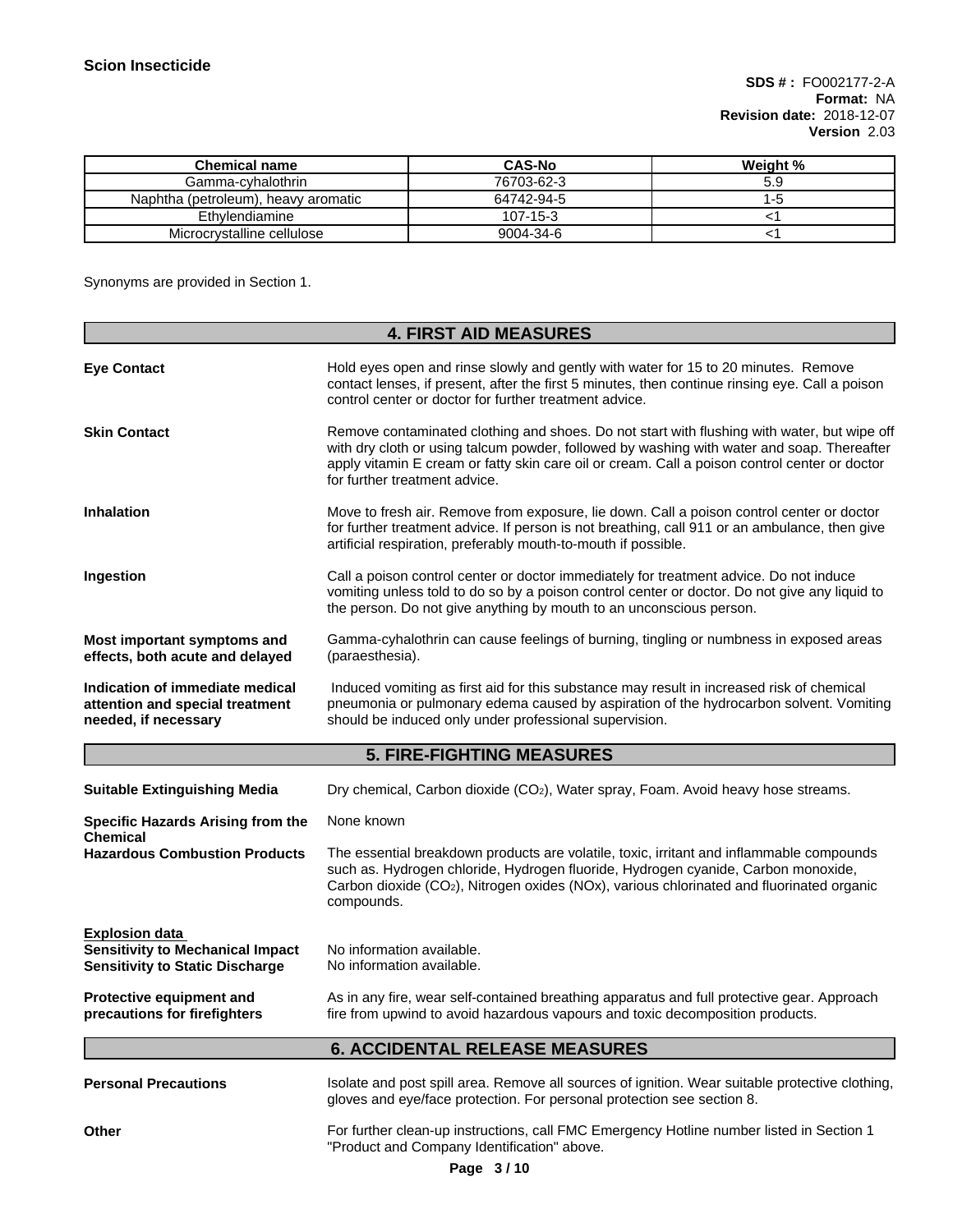| <b>Environmental Precautions</b>                                                                                                                                      | Contain the spill to prevent any further contamination of surface, soil or water. Keep<br>material out of lakes, streams, ponds, and sewer drains. Local authorities should be<br>advised if significant spillages cannot be contained. Keep people and animals away from<br>and upwind of spill/leak.                                                                                   |  |  |
|-----------------------------------------------------------------------------------------------------------------------------------------------------------------------|------------------------------------------------------------------------------------------------------------------------------------------------------------------------------------------------------------------------------------------------------------------------------------------------------------------------------------------------------------------------------------------|--|--|
| Dike to prevent runoff. Absorb with earth, sand or other non-combustible material and<br><b>Methods for Containment</b><br>transfer to containers for later disposal. |                                                                                                                                                                                                                                                                                                                                                                                          |  |  |
| Methods for cleaning up                                                                                                                                               | Clean and neutralize spill area, tools and equipment by washing with water and soap.<br>Absorb rinsate and add to the collected waste. Waste must be classified and labeled prior<br>to recycling or disposal. Dispose of waste as indicated in Section 13.                                                                                                                              |  |  |
|                                                                                                                                                                       |                                                                                                                                                                                                                                                                                                                                                                                          |  |  |
|                                                                                                                                                                       | <b>7. HANDLING AND STORAGE</b>                                                                                                                                                                                                                                                                                                                                                           |  |  |
| <b>Handling</b>                                                                                                                                                       | Handle in accordance with good industrial hygiene and safety practice. Do not contaminate<br>other pesticides, fertilizers, water, food, or feed by storage or disposal. Handle product only<br>in closed system or provide appropriate exhaust ventilation at machinery. Remove and<br>wash contaminated clothing before re-use. Wash thoroughly after handling. Refer to<br>Section 8. |  |  |
| <b>Storage</b>                                                                                                                                                        | Keep container tightly closed in a dry and well-ventilated place. Keep out of reach of<br>children and animals. Keep away from food, drink and animal feedingstuffs. Keep/store only<br>in original container. Keep in properly labeled containers. Protect against extremes of heat<br>and cold.                                                                                        |  |  |

## **8. EXPOSURE CONTROLS/PERSONAL PROTECTION**

**Control parameters**

| <b>Chemical name</b>       | <b>ACGIH TLV</b>         | <b>OSHA PEL</b>          | <b>NIOSH</b>             | Mexico                             |
|----------------------------|--------------------------|--------------------------|--------------------------|------------------------------------|
| Ethylendiamine             | TWA: 10 ppm              | TWA: 10 ppm              | <b>IDLH: 1000 ppm</b>    | Mexico: TWA 10 ppm                 |
| $(107-15-3)$               |                          | TWA: $25 \text{ mg/m}^3$ | TWA: 10 ppm              | Mexico: TWA 25 mg/m <sup>3</sup>   |
|                            |                          |                          | TWA: $25 \text{ mg/m}^3$ | Mexico: $STEL$ 3 mg/m <sup>3</sup> |
| Microcrystalline cellulose | TWA: $10 \text{ mg/m}^3$ | TWA: $15 \text{ mg/m}^3$ | TWA: $10 \text{ mg/m}^3$ | Mexico: TWA 10 mg/m <sup>3</sup>   |
| $(9004 - 34 - 6)$          |                          | TWA: 5 mg/m <sup>3</sup> | TWA: $5 \text{ mg/m}^3$  | Mexico: STEL 20 mg/m <sup>3</sup>  |
| <b>Chemical name</b>       | <b>British Columbia</b>  | Quebec                   | <b>Ontario TWAEV</b>     | <b>Alberta</b>                     |
| Ethylendiamine             | TWA: 10 ppm              | TWA: 10 ppm              | TWA: 10 ppm              | TWA: 10 ppm                        |
| $(107-15-3)$               | <b>Skin</b>              | TWA: $25 \text{ mg/m}^3$ |                          | TWA: $25 \text{ mg/m}^3$           |
|                            |                          | Skin                     |                          | <b>Skin</b>                        |
|                            |                          |                          | <b>Skin</b>              |                                    |
| Microcrystalline cellulose | TWA: $10 \text{ mg/m}^3$ | TWA: $10 \text{ mg/m}^3$ | TWA: $10 \text{ mg/m}^3$ | TWA: 10 mg/m <sup>3</sup> TWA: 5   |
| $(9004 - 34 - 6)$          | TWA: $3 \text{ mg/m}^3$  |                          |                          | mg/m <sup>3</sup>                  |
|                            |                          |                          |                          |                                    |

#### **Appropriate engineering controls**

**Engineering measures** Apply technical measures to comply with the occupational exposure limits. When working in confined spaces (tanks, containers, etc.), ensure that there is a supply of air suitable for breathing and wear the recommended equipment.

| Individual protection measures, such as personal protective equipment |
|-----------------------------------------------------------------------|
|-----------------------------------------------------------------------|

- **Eye/Face Protection** For dust, splash, mist or spray exposure, wear chemical protective goggles.
- **Skin and Body Protection** Wear suitable protective clothing. Protective shoes or boots.
- **Hand Protection** Use protective gloves made of chemical materials such as nitrile or neoprene. Wash the outside of gloves with soap and water before reuse. Check regularly for leaks.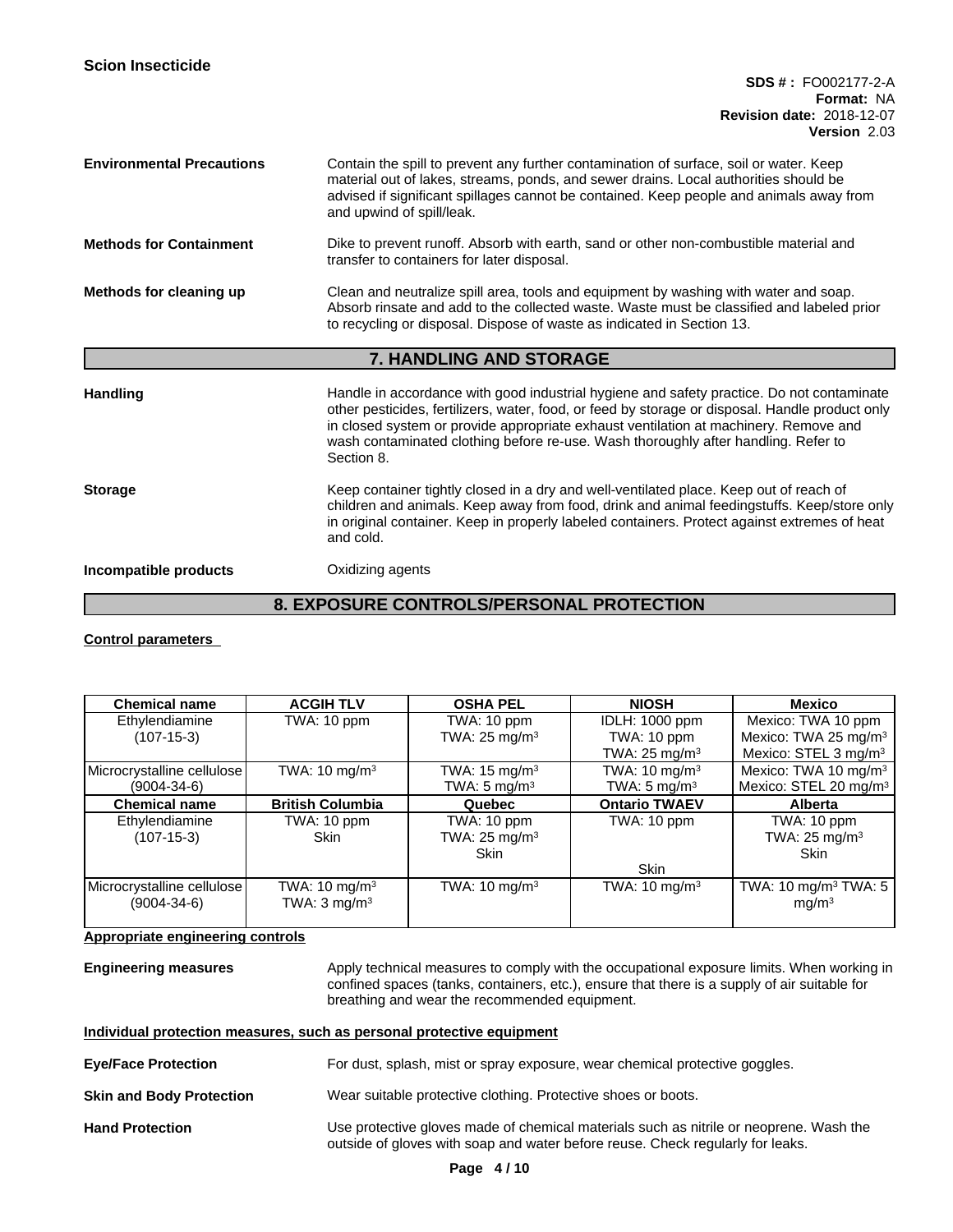| <b>Respiratory Protection</b> | If exposure limits are exceeded or irritation is experienced, NIOSH/MSHA approved<br>respiratory protection should be worn. Positive-pressure supplied air respirators may be<br>required for high airborne contaminant concentrations. Respiratory protection must be<br>provided in accordance with current local regulations. |
|-------------------------------|----------------------------------------------------------------------------------------------------------------------------------------------------------------------------------------------------------------------------------------------------------------------------------------------------------------------------------|
| <b>Hygiene measures</b>       | Clean water should be available for washing in case of eye or skin contamination. Remove<br>and wash contaminated clothing before re-use. Wash skin prior to eating, drinking, chewing<br>gum or using tobacco. Shower or bathe at the end of working. Launder work clothing<br>separately from regular household laundry.       |
| <b>General information</b>    | If the product is used in mixtures, it is recommended that you contact the appropriate<br>protective equipment suppliers.                                                                                                                                                                                                        |

## **9. PHYSICAL AND CHEMICAL PROPERTIES**

#### **Information on basic physical and chemical properties**

**Appearance Beige Liquid**<br> **Physical State Bush Buspension Physical State**<br>Color **Color** Beige **Odor** Slight<br> **Odor threshold** No info **Melting point/freezing point Boiling Point/Range** Not applicable (Decomposes) **Evaporation Rate** No information available **Flammability Limit in Air**

**Upper flammability limit:** No information available<br> **Lower flammability limit:** No information available **Lower flammability limit:**<br>Vapor pressure **Vapor pressure No information available**<br> **Vapor density No information available Relative density** 1.019 g/mL @ 20°C **Specific gravity** No information available **Water solubility Common Solution Constrainer Solubility in other solvents** Dispersible in water<br> **Solubility in other solvents** No information available **Solubility in other solvents**<br>Partition coefficient **Autoignition temperature**  $\longrightarrow$  400 °C<br> **Decomposition temperature** No information available **Decomposition temperature Viscosity, kinematic** High viscosity<br> **Viscosity, dynamic** High viscosity **Viscosity, dynamic**<br> **Explosive properties**<br> **Explosive properties Explosive properties** Mot explosive<br> **Axidizing properties** Mon-oxidizing **Oxidizing properties**<br>Molecular weight **Molecular weight Molecular <b>Weight** No information available<br> **Bulk density No information available** 

**No information available pH** 5.71 @ 23°C (1% solution in water)<br>Melting point/freezing point  $\leq 0$  °C **Flash point**  $\overline{C}$  > 100 °C / > 200 °F Seta Closed Cup **Flammability (solid, gas)** Not applicable (Product is a liquid)

> **No information available No information available**<br> $> 400$  °C **No information available**

## **10. STABILITY AND REACTIVITY**

| <b>Reactivity</b> |
|-------------------|
|                   |

**Reactivity** None under normal use conditions

| <b>Chemical Stability</b><br><b>Possibility of Hazardous Reactions</b> None under normal processing.<br><b>Hazardous polymerization</b> | Decomposes on heating.<br>Hazardous polymerization does not occur.                                                  |
|-----------------------------------------------------------------------------------------------------------------------------------------|---------------------------------------------------------------------------------------------------------------------|
| <b>Conditions to avoid</b>                                                                                                              | Heating can release hazardous gases                                                                                 |
| Incompatible materials                                                                                                                  | Oxidizing agents.                                                                                                   |
|                                                                                                                                         | Hazardous Decomposition Products Carbon monoxide (CO), Hydrogen chloride, Hydrogen fluoride, Nitrogen oxides (NOx), |
|                                                                                                                                         | Hydrogen cyanide, various chlorinated and fluorinated organic compounds.                                            |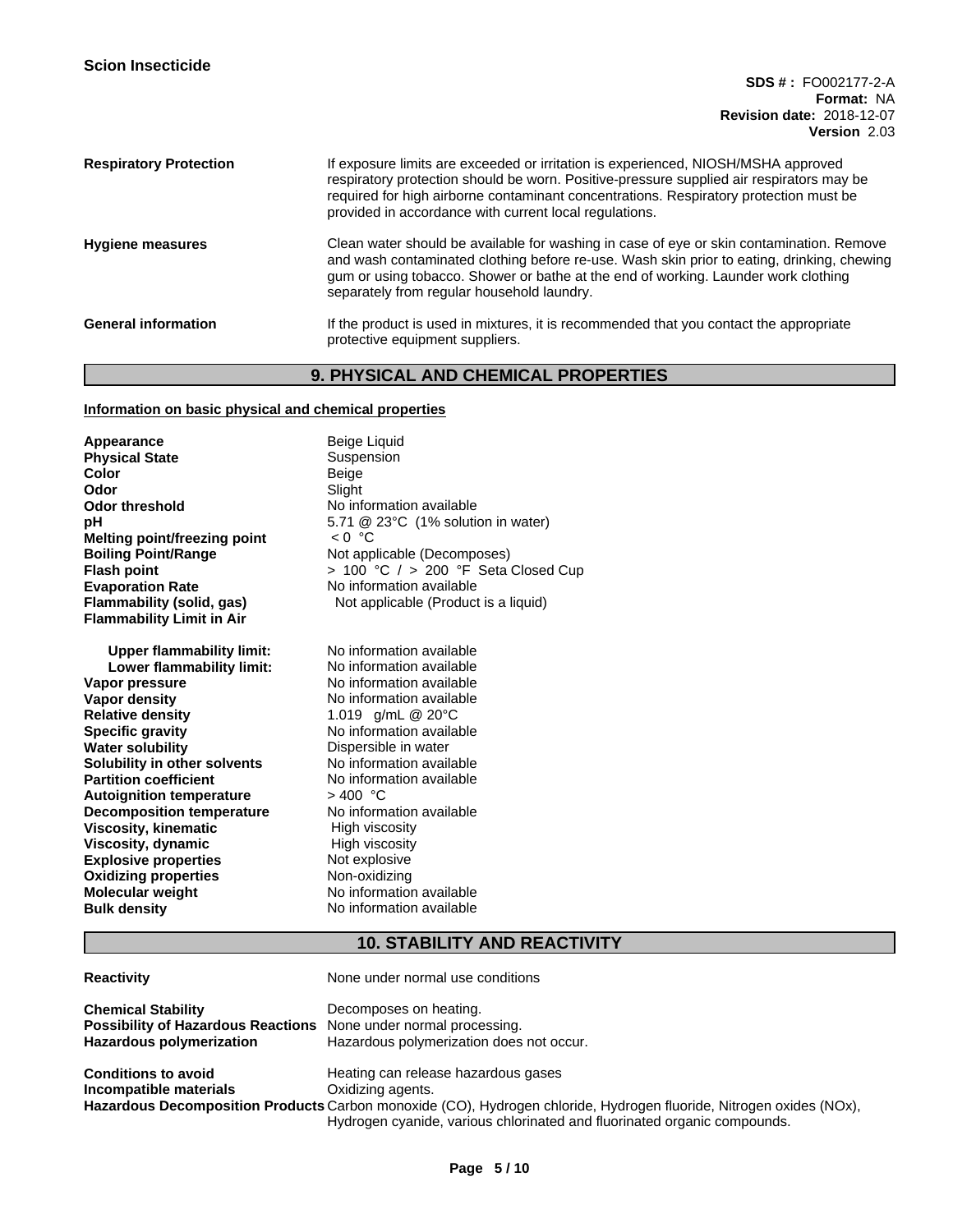# **11. TOXICOLOGICAL INFORMATION**

#### **Product Information**

| LD50 Oral                         | : 3257 mg/kg (rat)                      |
|-----------------------------------|-----------------------------------------|
| <b>LD50 Dermal</b>                | $\therefore$ 5000 (rat) mg/kg           |
| <b>LC50 Inhalation</b>            | : > 2.31 mg/L 4 hr (rat)                |
| Serious eye damage/eye irritation | Moderately irritating to eyes.          |
| <b>Skin corrosion/irritation</b>  | Slightly irritating.                    |
| <b>Sensitization</b>              | May cause sensitization by skin contact |

| Chemical name                                                | LD50 Oral             | <b>LD50 Dermal</b>                              | <b>LC50 Inhalation</b>                  |
|--------------------------------------------------------------|-----------------------|-------------------------------------------------|-----------------------------------------|
| Naphtha (petroleum), heavy<br>aromatic<br>$(64742 - 94 - 5)$ | $> 5,000$ mg/kg (Rat) | > 2000 mg/kg (Rabbit)                           | >5.28 mg/L (Rat) 4 h                    |
| Ethylendiamine<br>$(107-15-3)$                               | $= 637$ mg/kg (Rat)   | $= 560$ mg/kg (Rabbit)                          | 4916 - 9832 mg/m <sup>3</sup> (Rat) 8 h |
| Microcrystalline cellulose<br>$(9004 - 34 - 6)$              | $>$ 5 g/kg (Rat)      | (Rabbit) > 2000<br>$>$ 2 g/kg<br>mg/kg (Rabbit) | $>$ 5800 mg/m <sup>3</sup> (Rat) 4 h    |

#### **Information on toxicological effects**

| <b>Symptoms</b>                                                  | Gamma-cyhalothrin can cause feelings of burning, tingling or numbness in exposed areas<br>(paraesthesia). |
|------------------------------------------------------------------|-----------------------------------------------------------------------------------------------------------|
|                                                                  | Delayed and immediate effects as well as chronic effects from short and long-term exposure                |
| <b>Mutagenicity</b>                                              | Gamma-cyhalothrin: Not mutagenic                                                                          |
| Carcinogenicity                                                  | Tests on similar substances have shown that gamma-cyhalothrin is unlikely to be<br>carcinogenic.          |
| <b>Neurological effects</b>                                      | Gamma-cyhalothrin can cause feelings of burning, tingling or numbness in exposed areas<br>(paraesthesia). |
| <b>Reproductive toxicity</b>                                     | Gamma-cyhalothrin: No toxicity to reproduction in animal studies.                                         |
| <b>STOT - single exposure</b><br><b>STOT - repeated exposure</b> | None known.<br>Central Nervous System.                                                                    |
| <b>Neurological effects</b>                                      | Gamma-cyhalothrin can cause feelings of burning, tingling or numbness in exposed areas<br>(paraesthesia). |
| <b>Aspiration hazard</b>                                         | No information available.                                                                                 |

# **12. ECOLOGICAL INFORMATION**

#### **Ecotoxicity**

Very toxic to aquatic life with long lasting effects.

| <b>Chemical name</b>             | Toxicity to algae                                                                                                          | Toxicity to fish                                                                                                                                                                                              | Toxicity to daphnia and other<br>aquatic invertebrates |
|----------------------------------|----------------------------------------------------------------------------------------------------------------------------|---------------------------------------------------------------------------------------------------------------------------------------------------------------------------------------------------------------|--------------------------------------------------------|
| Ethylendiamine<br>$107 - 15 - 3$ | 72 h EC50: = 645 mg/L<br>(Pseudokirchneriella subcapitata)<br>96 h EC50: $= 151$ mg/L<br>(Pseudokirchneriella subcapitata) | 96 h LC50: 98.6 - 131.6 mg/L<br>(Pimephales promelas) static 96 h<br>LC50: 191 - 254 mg/L (Pimephales)<br>promelas) flow-through 96 h LC50:<br>$= 115.7$ mg/L (Pimephales<br>promelas) semi-static 96 h LC50: | 48 h EC50: $= 17$ mg/L (Daphnia<br>magna)              |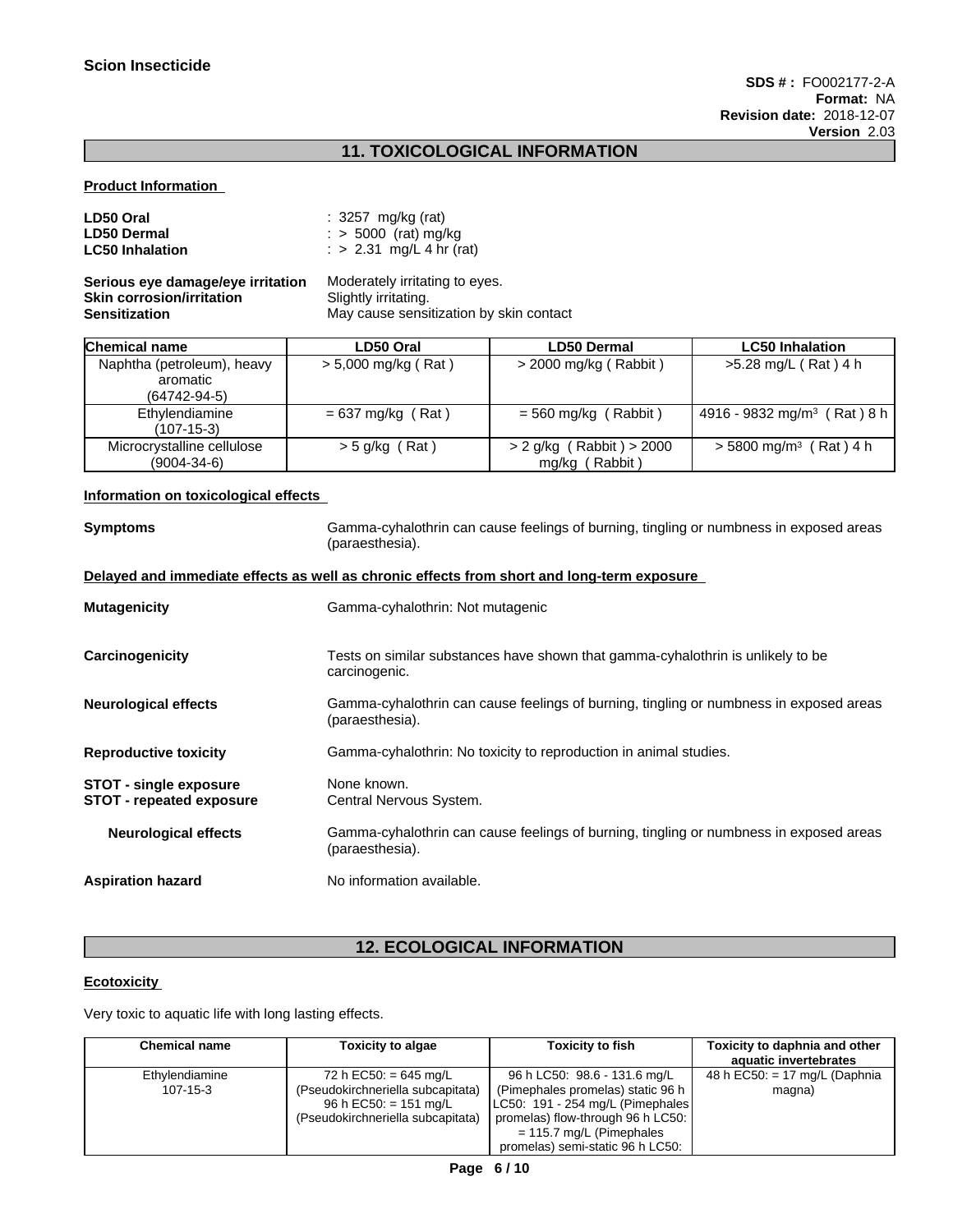| 180 - 560 mg/L (Poecilia reticulata)<br>semi-static<br>24 h LC50: > 5000 mg/L (Carassius<br>Dipropylene glycol<br>25265-71-8<br>auratus) static<br>Gamma-cyhalothrin. Not readily biodegradable.<br>Gamma-cyhalothrin: The substance has a potential for bioconcentration.<br>Gamma-cyhalothrin: Is not likely mobile in the environment.<br><b>13. DISPOSAL CONSIDERATIONS</b><br>Improper disposal of excess pesticide, spray mixture, or rinsate is prohibited. If these<br>wastes cannot be disposed of by use according to label instructions, contact appropriate<br>disposal authorities for guidance. Proper personal protective equipment, as described in<br>Sections 7 and 8, must be worn while handling materials for waste disposal.<br>Containers must be disposed of in accordance with local, state and federal regulations.<br>Refer to the product label for container disposal instructions.<br><b>14. TRANSPORT INFORMATION</b><br><b>NOT REGULATED</b><br>UN3082<br>UN/ID no<br>Environmentally hazardous substance, liquid, n.o.s.<br><b>Proper Shipping Name</b><br><b>Hazard class</b><br>9<br>Ш<br><b>Packing Group</b><br><b>Marine Pollutant</b><br>Gamma-cyhalothrin.<br>UN3082, Environmentally hazardous substance, liquid, n.o.s. (gamma-cyhalothrin), 9, III,<br><b>Description</b><br>Marine pollutant<br>UN/ID no<br><b>UN3082</b><br>Environmentally hazardous substance, liquid, n.o.s.<br><b>Proper Shipping Name</b><br>9<br><b>Hazard class</b><br><b>Packing Group</b><br>Ш<br>UN3082, Environmentally hazardous substance, liquid, n.o.s. (gamma-cyhalothrin), 9, III,<br>Description<br>Marine pollutant<br>UN/ID no<br><b>UN3082</b><br>Environmentally hazardous substance, liquid, n.o.s.<br><b>Proper Shipping Name</b><br><b>Hazard class</b><br>9<br>III<br><b>Packing Group</b><br><b>Marine Pollutant</b><br>Gamma-cyhalothrin<br>UN3082, Environmentally hazardous substance, liquid, n.o.s. (gamma-cyhalothrin), 9, III,<br><b>Description</b><br>Marine pollutant | Version 2.03 |  |  |  |  |  |  |
|-------------------------------------------------------------------------------------------------------------------------------------------------------------------------------------------------------------------------------------------------------------------------------------------------------------------------------------------------------------------------------------------------------------------------------------------------------------------------------------------------------------------------------------------------------------------------------------------------------------------------------------------------------------------------------------------------------------------------------------------------------------------------------------------------------------------------------------------------------------------------------------------------------------------------------------------------------------------------------------------------------------------------------------------------------------------------------------------------------------------------------------------------------------------------------------------------------------------------------------------------------------------------------------------------------------------------------------------------------------------------------------------------------------------------------------------------------------------------------------------------------------------------------------------------------------------------------------------------------------------------------------------------------------------------------------------------------------------------------------------------------------------------------------------------------------------------------------------------------------------------------------------------------------------------------------------------------------------------------------------------------------------------|--------------|--|--|--|--|--|--|
| <b>Persistence and degradability</b><br><b>Bioaccumulation</b><br><b>TDG</b>                                                                                                                                                                                                                                                                                                                                                                                                                                                                                                                                                                                                                                                                                                                                                                                                                                                                                                                                                                                                                                                                                                                                                                                                                                                                                                                                                                                                                                                                                                                                                                                                                                                                                                                                                                                                                                                                                                                                            |              |  |  |  |  |  |  |
| <b>Mobility</b><br>Waste disposal methods<br><b>Contaminated Packaging</b><br><b>DOT</b><br><b>ICAO/IATA</b><br><b>IMDG/IMO</b>                                                                                                                                                                                                                                                                                                                                                                                                                                                                                                                                                                                                                                                                                                                                                                                                                                                                                                                                                                                                                                                                                                                                                                                                                                                                                                                                                                                                                                                                                                                                                                                                                                                                                                                                                                                                                                                                                         |              |  |  |  |  |  |  |
|                                                                                                                                                                                                                                                                                                                                                                                                                                                                                                                                                                                                                                                                                                                                                                                                                                                                                                                                                                                                                                                                                                                                                                                                                                                                                                                                                                                                                                                                                                                                                                                                                                                                                                                                                                                                                                                                                                                                                                                                                         |              |  |  |  |  |  |  |
|                                                                                                                                                                                                                                                                                                                                                                                                                                                                                                                                                                                                                                                                                                                                                                                                                                                                                                                                                                                                                                                                                                                                                                                                                                                                                                                                                                                                                                                                                                                                                                                                                                                                                                                                                                                                                                                                                                                                                                                                                         |              |  |  |  |  |  |  |
|                                                                                                                                                                                                                                                                                                                                                                                                                                                                                                                                                                                                                                                                                                                                                                                                                                                                                                                                                                                                                                                                                                                                                                                                                                                                                                                                                                                                                                                                                                                                                                                                                                                                                                                                                                                                                                                                                                                                                                                                                         |              |  |  |  |  |  |  |
|                                                                                                                                                                                                                                                                                                                                                                                                                                                                                                                                                                                                                                                                                                                                                                                                                                                                                                                                                                                                                                                                                                                                                                                                                                                                                                                                                                                                                                                                                                                                                                                                                                                                                                                                                                                                                                                                                                                                                                                                                         |              |  |  |  |  |  |  |
|                                                                                                                                                                                                                                                                                                                                                                                                                                                                                                                                                                                                                                                                                                                                                                                                                                                                                                                                                                                                                                                                                                                                                                                                                                                                                                                                                                                                                                                                                                                                                                                                                                                                                                                                                                                                                                                                                                                                                                                                                         |              |  |  |  |  |  |  |
|                                                                                                                                                                                                                                                                                                                                                                                                                                                                                                                                                                                                                                                                                                                                                                                                                                                                                                                                                                                                                                                                                                                                                                                                                                                                                                                                                                                                                                                                                                                                                                                                                                                                                                                                                                                                                                                                                                                                                                                                                         |              |  |  |  |  |  |  |
|                                                                                                                                                                                                                                                                                                                                                                                                                                                                                                                                                                                                                                                                                                                                                                                                                                                                                                                                                                                                                                                                                                                                                                                                                                                                                                                                                                                                                                                                                                                                                                                                                                                                                                                                                                                                                                                                                                                                                                                                                         |              |  |  |  |  |  |  |
|                                                                                                                                                                                                                                                                                                                                                                                                                                                                                                                                                                                                                                                                                                                                                                                                                                                                                                                                                                                                                                                                                                                                                                                                                                                                                                                                                                                                                                                                                                                                                                                                                                                                                                                                                                                                                                                                                                                                                                                                                         |              |  |  |  |  |  |  |
|                                                                                                                                                                                                                                                                                                                                                                                                                                                                                                                                                                                                                                                                                                                                                                                                                                                                                                                                                                                                                                                                                                                                                                                                                                                                                                                                                                                                                                                                                                                                                                                                                                                                                                                                                                                                                                                                                                                                                                                                                         |              |  |  |  |  |  |  |
|                                                                                                                                                                                                                                                                                                                                                                                                                                                                                                                                                                                                                                                                                                                                                                                                                                                                                                                                                                                                                                                                                                                                                                                                                                                                                                                                                                                                                                                                                                                                                                                                                                                                                                                                                                                                                                                                                                                                                                                                                         |              |  |  |  |  |  |  |
|                                                                                                                                                                                                                                                                                                                                                                                                                                                                                                                                                                                                                                                                                                                                                                                                                                                                                                                                                                                                                                                                                                                                                                                                                                                                                                                                                                                                                                                                                                                                                                                                                                                                                                                                                                                                                                                                                                                                                                                                                         |              |  |  |  |  |  |  |
|                                                                                                                                                                                                                                                                                                                                                                                                                                                                                                                                                                                                                                                                                                                                                                                                                                                                                                                                                                                                                                                                                                                                                                                                                                                                                                                                                                                                                                                                                                                                                                                                                                                                                                                                                                                                                                                                                                                                                                                                                         |              |  |  |  |  |  |  |

# **15. REGULATORY INFORMATION**

# **U.S. Federal Regulations**

**SARA 313** Section 313 of Title III of the Superfund Amendments and Reauthorization Act of 1986 (SARA). This product does not contain any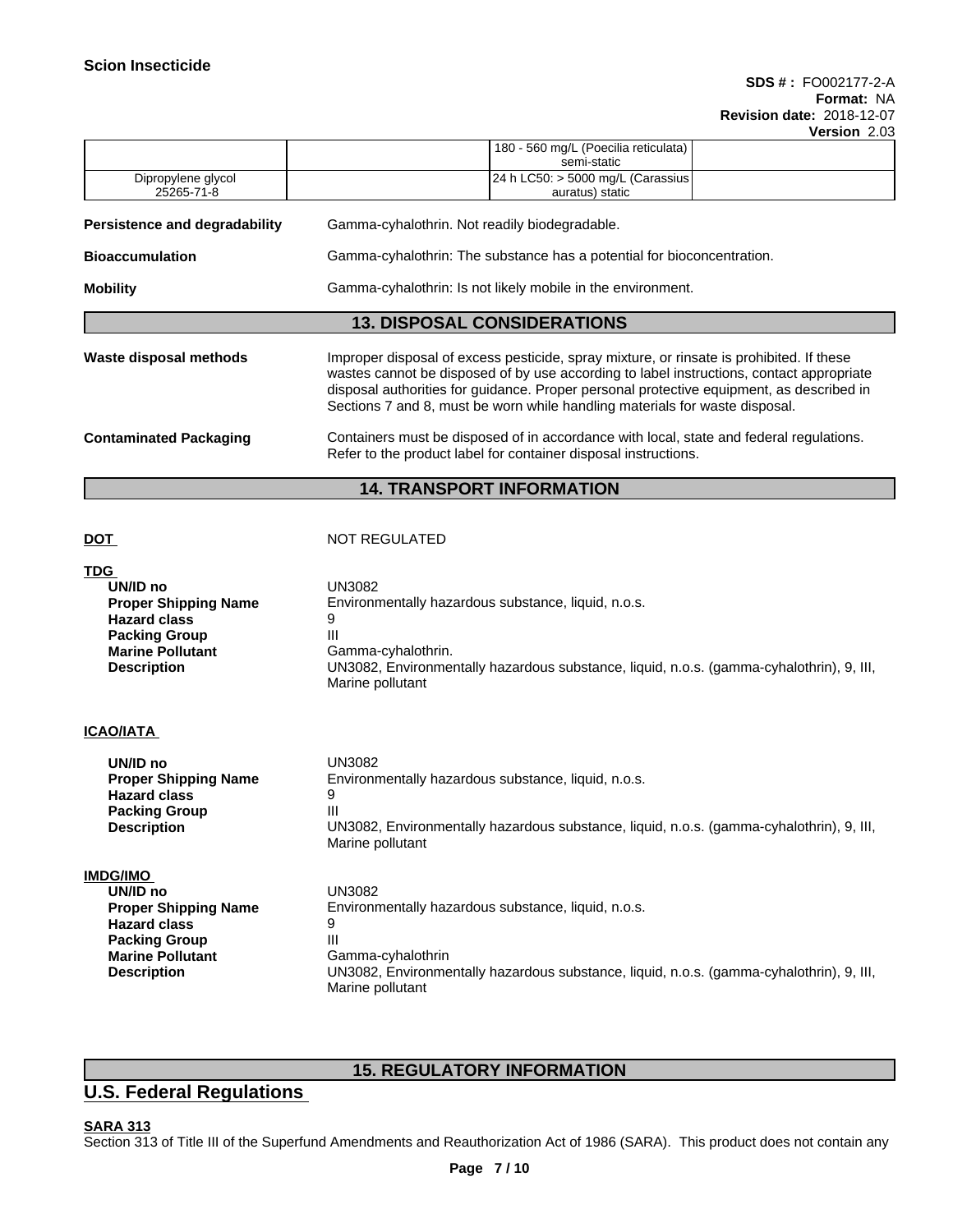chemicals which are subject to the reporting requirements of the Act and Title 40 of the Code of Federal Regulations, Part 372

# **SARA 311/312 Hazard Categories**

| Acute health hazard               | Yes |
|-----------------------------------|-----|
| <b>Chronic health hazard</b>      | Yes |
| Fire hazard                       | Yes |
| Sudden release of pressure hazard | No  |
| <b>Reactive Hazard</b>            | No  |

#### **Clean Water Act**

This product contains the following substances which are regulated pollutants pursuant to the Clean Water Act (40 CFR 122.21 and 40 CFR 122.42):

| <b>Chemical name</b>           | <b>CWA - Reportable</b><br><b>Quantities</b> | CWA - Toxic Pollutants | <b>CWA - Priority</b><br><b>Pollutants</b> | <b>CWA - Hazardous</b><br><b>Substances</b> |
|--------------------------------|----------------------------------------------|------------------------|--------------------------------------------|---------------------------------------------|
| Aluminum Sulfate<br>10043-01-3 | 5000 lb                                      |                        |                                            |                                             |
| Ethylendiamine<br>107-15-3     | 5000 lb                                      |                        |                                            |                                             |
| Sodium Hydroxide<br>1310-73-2  | 1000 lb                                      |                        |                                            |                                             |

#### **CERCLA**

This material, as supplied, contains one or more substances regulated as a hazardous substance under the Comprehensive Environmental Response Compensation and Liability Act (CERCLA) (40 CFR 302):

| <b>Chemical name</b>                             | <b>Hazardous Substances RQs</b> | <b>Extremely Hazardous Substances</b><br><b>RQs</b> |
|--------------------------------------------------|---------------------------------|-----------------------------------------------------|
| <b>Aluminum Sulfate</b><br>10043-01-3            | 5000 lb<br>2270 kg              |                                                     |
| Methylene bisphenyl isocyanate (MDI)<br>101-68-8 | 5000 lb<br>2270 kg              |                                                     |
| Ethylendiamine<br>$107 - 15 - 3$                 | 5000 lb<br>2270 kg              | 5000 lb                                             |
| Sodium Hydroxide<br>1310-73-2                    | 1000 lb<br>454 kg               |                                                     |

#### *FIFRA Information*

This chemical is a pesticide product registered by the Environmental Protection Agency and is subject to certain labeling requirements under federal pesticide law. These requirements differ from the classification criteria and hazard information required for safety data sheets, and for workplace labels of non-pesticide chemicals. Following is the hazard information as *required on the pesticide label:*

#### *CAUTION*

Causes moderate eve irritation. Harmful if swallowed. Avoid contact with eves, skin, or clothing. Prolonged or frequently repeated skin contact may cause allergic reaction in some individuals.<br>This pesticide is extremely toxic to fish and aquatic organisms and toxic to wildlife.

## **US State Regulations**

#### **California Proposition 65**

This product does not contain any Proposition 65 chemicals.

#### **U.S. State Right-to-Know Regulations**

| <b>Chemical name</b>       | <b>New Jersey</b> | <b>Massachusetts</b> | Pennsylvania |
|----------------------------|-------------------|----------------------|--------------|
| Ethylendiamine<br>107-15-3 |                   |                      |              |
| Microcrystalline cellulose |                   |                      |              |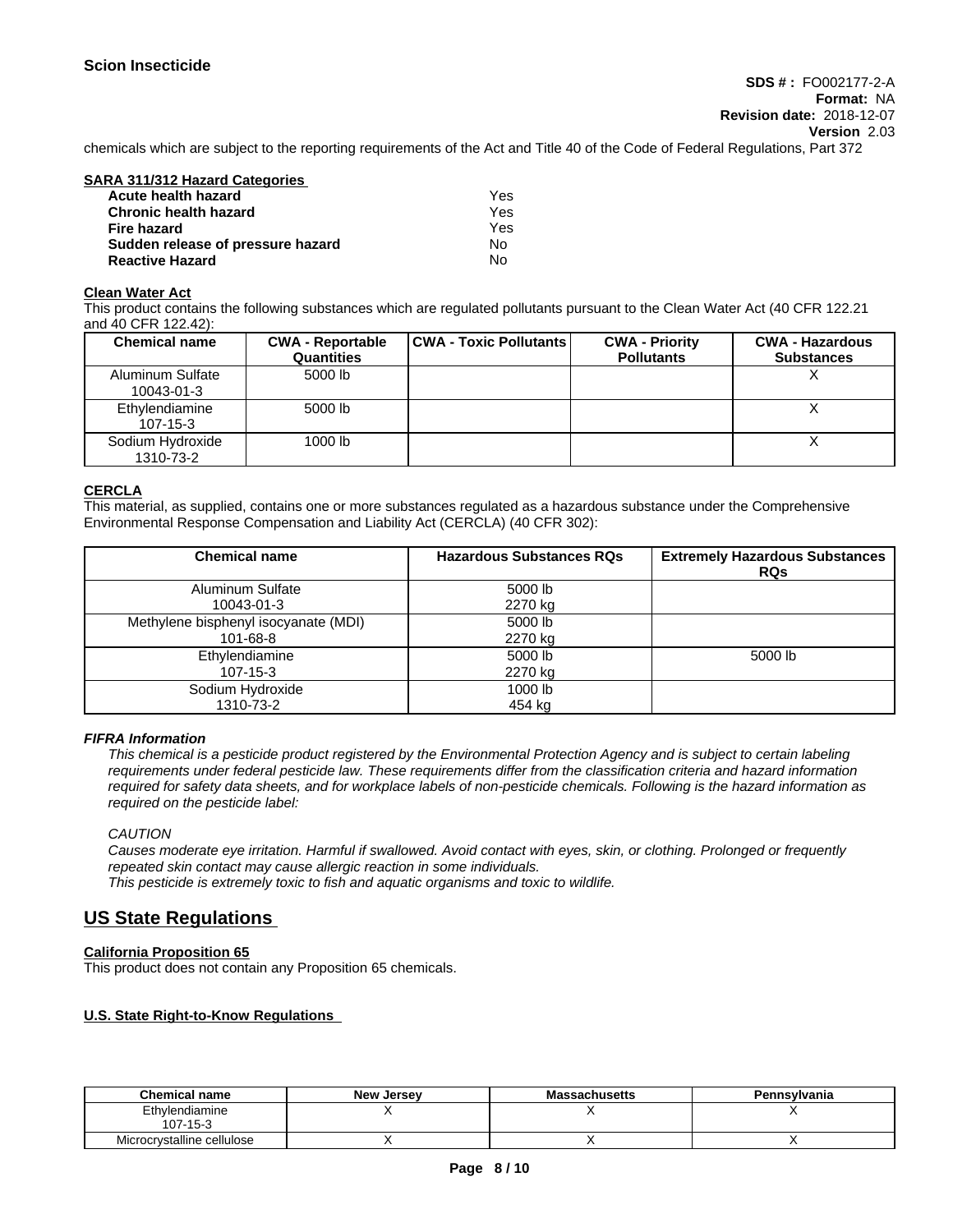| $0.004 \times 10^{-1}$ |                |  | ----------- |
|------------------------|----------------|--|-------------|
|                        | . به د<br>יי א |  |             |

### **International Inventories**

| <b>Chemical name</b>                                 | <b>TSCA</b><br>States) | <b>DSL</b><br>(United   (Canada) | <b>EINECS/ELINC</b><br>S (Europe) | <b>ENCS</b><br>(Japan) | China<br>(IECSC) | KECL (Korea) | <b>PICCS</b><br>(Philippines) | <b>AICS</b><br>(Australia) |
|------------------------------------------------------|------------------------|----------------------------------|-----------------------------------|------------------------|------------------|--------------|-------------------------------|----------------------------|
| Gamma-cyhalothrin<br>76703-62-3                      |                        |                                  | х                                 |                        |                  |              |                               |                            |
| Naphtha (petroleum),<br>heavy aromatic<br>64742-94-5 | X                      |                                  | Χ                                 |                        |                  | х            | х                             | X                          |
| Ethylendiamine<br>$107 - 15 - 3$                     | x                      | х                                | Χ                                 | Χ                      |                  | X            | x                             | X                          |
| Microcrystalline<br>cellulose<br>9004-34-6           | X                      |                                  | x                                 | ⋏                      |                  | X            | x                             | X                          |

**Mexico - Grade** Serious risk, Grade 3

| <b>Chemical name</b>       | <b>Carcinogen Status</b> | Mexico                             |
|----------------------------|--------------------------|------------------------------------|
| Ethylendiamine             |                          | Mexico: TWA 10 ppm                 |
|                            |                          | Mexico: TWA 25 mg/m <sup>3</sup>   |
|                            |                          | Mexico: $STEL$ 3 mg/m <sup>3</sup> |
| Microcrystalline cellulose |                          | Mexico: TWA 10 mg/m <sup>3</sup>   |
|                            |                          | Mexico: $STEL$ 20 mg/m $3$         |

| <b>Chemical name</b>                 | <b>Mexico - Pollutant Release and</b><br><b>Transfer Register - Reporting</b><br><b>Emissions for Fabrication, Process</b><br>or Use -Threshold Quantities | <b>Pollutant Release and Transfer</b><br><b>Register - Reporting Emissions -</b><br><b>Threshold Quantities</b> |
|--------------------------------------|------------------------------------------------------------------------------------------------------------------------------------------------------------|-----------------------------------------------------------------------------------------------------------------|
| Methylene bisphenyl isocyanate (MDI) | 100<br>5000 kg/yr                                                                                                                                          | $100$ kg/yr                                                                                                     |

#### **CANADA**

#### **WHMIS Statement**

This product has been classified in accordance with the Hazardous Products Regulations (HPR) and the SDS contains all the information required by the HPR.

#### **WHMIS Hazard Class** D1B - Toxic materials



# **16. OTHER INFORMATION**

| <b>NFPA</b>                                          | <b>Health Hazards 2</b>            | <b>Flammability</b> | <b>Instability 0</b>                                           | <b>Special Hazards -</b>     |
|------------------------------------------------------|------------------------------------|---------------------|----------------------------------------------------------------|------------------------------|
| <b>HMIS</b>                                          | Health Hazards 2*                  | Flammability        | <b>Physical hazard 0</b>                                       | <b>Personal Protection -</b> |
| *Indicates a chronic health hazard.                  |                                    |                     |                                                                |                              |
| <b>NFPA/HMIS Ratings Legend</b>                      |                                    |                     | Severe = 4; Serious = 3; Moderate = 2; Slight = 1; Minimal = 0 |                              |
| <b>Revision date:</b><br><b>Reason for revision:</b> | 2018-12-07<br>SDS sections updated |                     |                                                                |                              |